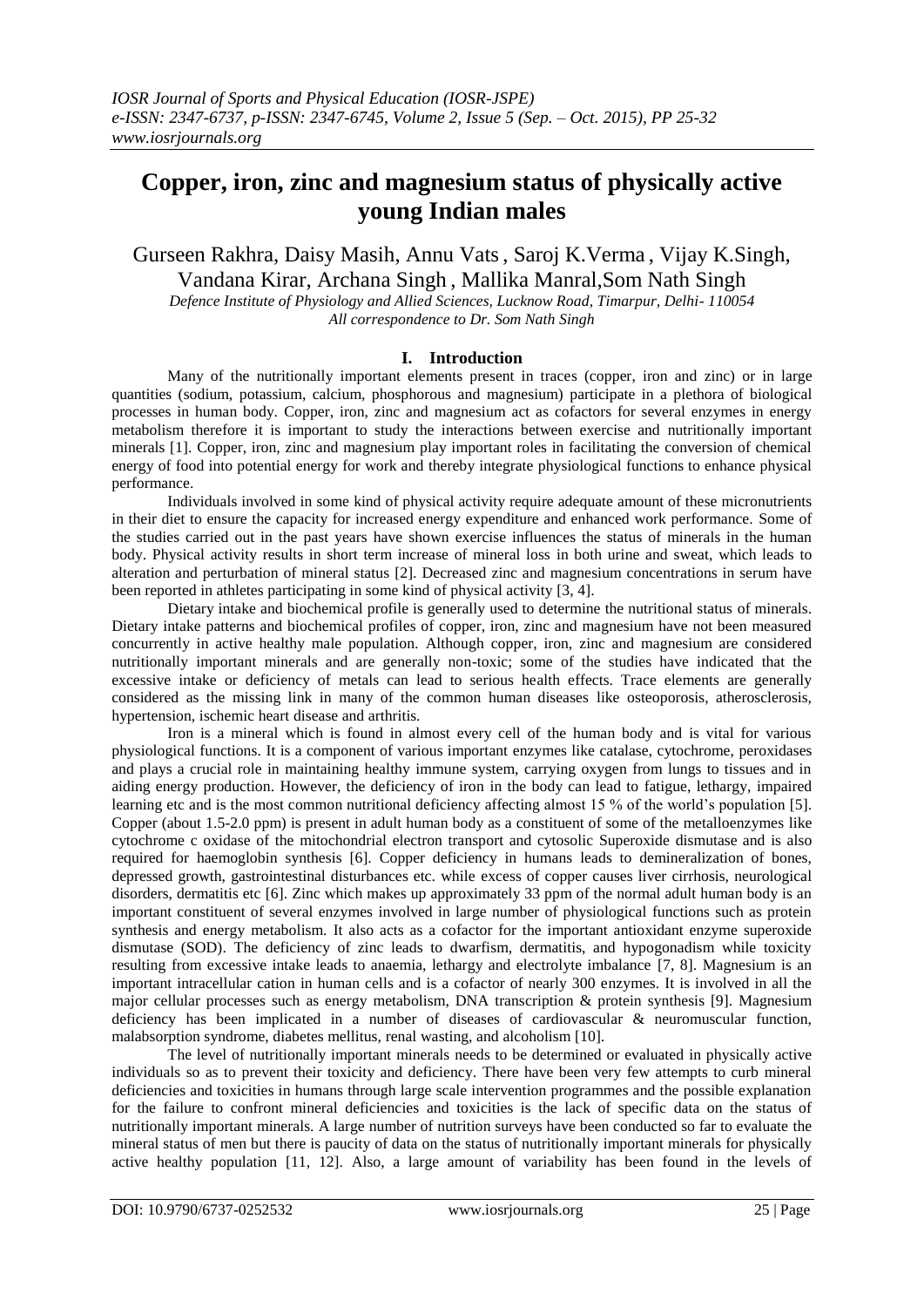nutritionally important minerals for healthy male individuals belonging to different geographical regions [13, 14].

Keeping in view the pivotal role played by elements like copper, iron, zinc and magnesium, we tried to determine the status of nutritionally important elements for healthy active male Indian population using flame Atomic Absorption Spectrometry (FAAS) which is one of the preferred techniques due to its rapidness, specificity and affordability. Also, we aimed to study if there is any effect of vegetarian vs. non-vegetarian diets on nutritional status of minerals.

# **II**. **Materials and Methods**

This study was conducted on healthy young male participants age (19 $\pm$ 0.9 y; x  $\pm$ SD) based at INS Chilka, a training institution of Indian Navy. The study subjects represented to all states of the country. Participants were informed in detail about the nature of study and procedures approved by Institutional Ethics Committee. The trainees willing to participate in the study were randomly selected  $(n = 108)$ . All participants were non-smokers and that they were not taking any kind of mineral or vitamin supplement. All the participants were consuming food at common mess. The food intake was ad libitum and any food item provided extra to mess was also recorded. In the study, out of 108 participants, 69 were non-vegetarians and 39 were vegetarians.

## *02. Measurement of total energy expenditure (TEE)*

Two different methods were used to assess physical activity and for the evaluation of TEE:

- 1. Activity records: The time spent in different activities was recorded and energy cost of different activities on the basis of oxygen consumption was used to calculate TEE.
- 2. Accelerometry based actical system: Actical devices (Mini Mitter Company, Inc. Bend, OR 97701) were worn by a group of 20 subjects on their wrist and their minute by minute TEE was recorded over a period of seven days [15].

## *03. Body composition and haematological variables*

Measurement of body weight, stature and circumference (waist and hip) using standard measuring devices was carried out [Seca human weighing scale (least count 0.1 kg) for body weight, Martin's anthropometer for height (least count 0.1 cm)]. Body composition variables like body fat, body mass index (BMI), body water, lean body mass were measured by bioelectrical impedance based body composition analyzer (BF 906, Matron International Ltd., Ryleigh,Essex, England) using disposable electrodes.

Automatic Haematology Analyzer (MS4, Melet Scholoesing laboratories, Pontoise, Cedex – France) was used to study haemoglobin levels, blood cell counts, mean corpuscular volume (MCV), mean corpuscular haemoglobin (MCH) and mean corpuscular haemoglobin concentration (MCHC).

Physiological variables like resting blood pressure and heart rate were recorded in morning hours after overnight rest.

#### *04. Dietary analysis*

*01. Subjects*

The daily dietary intake of Cu, Fe, Zn and Mg by vegetarians and non-vegetarians was measured using food inventory as well as analysis of plate samples collected during study using Atomic Absorption Spectrophotometer and then compared to the recommended dietary allowances (RDA) for the Indians [16].

#### *05. Blood sample collection*

Samples of blood (5 ml) were drawn by venipuncture into mineral free heparinised tubes from an antecubital vein after overnight fast at 0700-0800 hrs. Samples were centrifuged at 1000 X g for 15 min for the separation of plasma. Red blood cells were washed three times with 150 mM KCl. Aliquots of both plasma and RBCs were brought in frozen conditions and preserved at -80º C till the time of analysis.

All the glassware's and plastic wares used were checked for contamination by trace elements.

# *06. Analytical method for Flame Atomic absorption spectrophotometer (FAAS)*

Atomic absorption spectrophotometer (Thermo Electron Corporation, UK M6 Spectro with integrated software SOLAAR AA) was used for analyzing Cu, Fe, Zn and Mg concentration in plasma and red blood cells. Commercially available standard solutions (magnesium, iron, copper and zinc; Merck Private limited; concentration 1000 ppm) were used to prepare suitable calibration curve for calculating mineral concentration in plasma and red blood cells. All the working standard solutions are prepared in 10 mmol/L Nitric acid.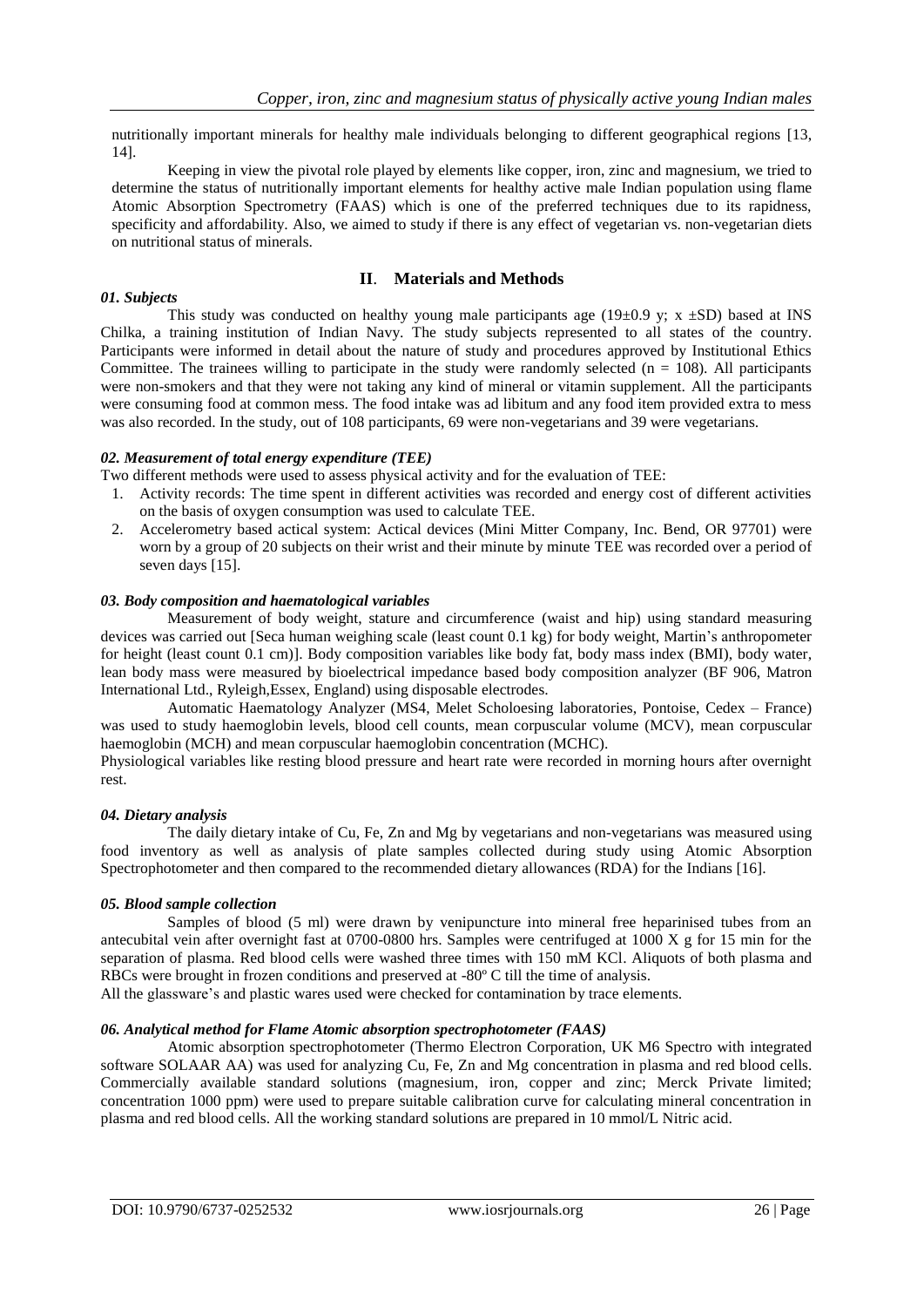#### *Preparation of plasma sample solution and analysis of copper, iron, zinc and magnesium*

Plasma samples were diluted 100 fold for magnesium, 10 fold for copper, iron and zinc in 10mmol/L Nitric acid and then aspirated directly in FAAS. A blank was used for setting of zero absorbance of spectrophotometer.

#### *Preparation of Red blood cells samples and analysis of magnesium*

RBC lysates (10% v/v) were prepared using distilled water, vortexed and centrifuged at 1000 X g for 15 mins. A 150 fold diluted red blood cell lysates were directly aspirated in flame of atomic absorption spectrophotometer for the measurement of magnesium concentration. All the readings for the plasma and red blood cell samples were taken in duplicates.

#### *07. Statistical Analysis*

Upper and lower limits were recorded for magnesium, copper, iron and zinc concentration in plasma and for magnesium concentration in red blood cells. All the results are expressed as mean  $\pm$  SD. The Student't' test was used for comparison of mean values of plasma mineral concentration and dietary mineral intake for vegetarians and non-vegetarians. All the statistical analysis including study of correlation between the two variables was performed using Graph pad Prism.

#### **III**. **Results**

The age range of participants of the present study was 18-20 years. The height and weight of subjects was found to be 1.70 $\pm$ 0.05 m and 59.19 $\pm$ 6.45 kg respectively. The body mass index of the subjects was 20.4 $\pm$ 1.8. The values of other important anthropometric and demographic variables were in normal healthy range (Table I). All the hematological variables (haemoglobin, differential leukocytes count, red blood cell, platelet counts, hematocrit, MCV, MCH and MCHC), blood pressure (systolic and diastolic) and heart rates of all the subjects were in normal range indicating that the participants were in good health (Table II, III).

#### *01. Energy expenditure using different methods*

Average TEE of the study group was measured using Actical device on a subgroup of 20 participants only. Analysis of time spent in different grades of activities was made on the basis of metabolic equivalents (METs) in order to determine EE using Actical device (Table IV). The EE obtained using Actical devices for different days during training varied from 2561-4760 kcal. The mean TEE was found to be  $3431 \pm 443$  kcal/day.

 The average TEE based on other method i.e. time spent in different activities and energy cost of particular activities on different days was found to be  $3771 \pm 304$  kcal (3286- 4339 kcal). The average of calculated BMR of subjects was 1615 kcal and multiplying this value with 2.3 (PAL used for calculating RDA for heavy activity group by ICMR), the energy requirement comes to be 3715 kcal.

#### *02. Dietary intake analysis*

The mean daily dietary intake of copper, iron, zinc and magnesium was found to be statistically different between the vegetarians and non-vegetarians (P < 0.001). The daily intakes of copper, iron, zinc and magnesium by the trainees in the present study were found to be greater than the RDA values for Indians (Table V).

#### *03. Plasma and red blood cell mineral concentration*

The mean value of plasma zinc concentration of healthy male subjects in the present study was 0.725±0.144 ppm and was similar in both the vegetarians and non-vegetarians (Table VI).

The mean value of plasma copper concentration of healthy male subjects in the present study was 1.177±0.197 ppm (range: 0.775-1.589 ppm) and was found to be nearly same in vegetarians and non-vegetarians (Table VI).

There was a significant difference in the mean value of plasma iron concentration between vegetarians and non-vegetarians (P<0.01). The mean plasma iron concentration for vegetarians and non-vegetarians was 39.25 µg/dL and 49.39 µg/dL respectively (Table VI).

The magnesium concentration in plasma was found to be  $1.11\pm0.13$  mmol/L or  $26.86\pm3.28$  ppm and no difference was observed between the magnesium levels of vegetarians and non-vegetarians (Table VI). The Mg concentrations in plasma were in a range of 0.73-1.45 mmol/L or 17.54 ppm – 34.85 ppm (Table VI). The Mg concentration in red blood cells was 2.24±0.80 mmol/L (range 1.20-3.37 mmol/L) with no difference between the vegetarians and non-vegetarians (Table VI).

A significant positive correlation was observed between BMI and zinc plasma levels ( $r = 0.404$ ,  $n = 72$ , P < 0.001) in the present study (Fig I). However, no significant correlation was observed between BMI and plasma copper, iron and magnesium levels. There was a non-significant positive correlation between zinc and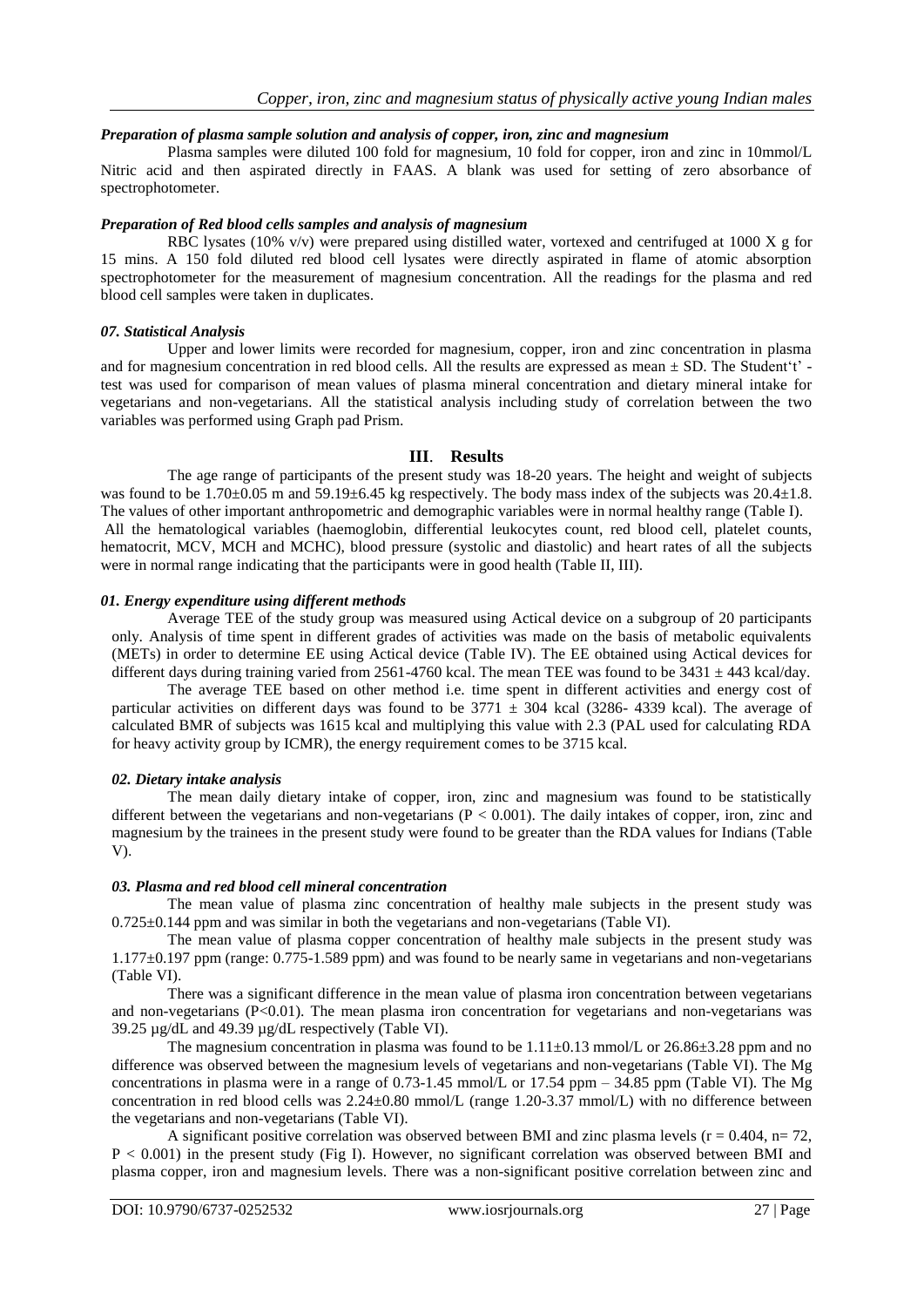TEE  $(r = 0.31, n=18, p=0.210)$ . Although not statistically significant, plasma magnesium and total daily EE were negatively correlated to one another ( $r = -0.36435$ ,  $n = 20$ ,  $P = 0.114$ ). No significant correlation was observed among the plasma levels of metal element studied.

## **IV. Discussion**

There is a limited community based data on the plasma copper, iron, zinc and magnesium concentration with respect to factors affecting their levels and dietary intake of active Indians. The selection of healthy trainees allowed the assessment of micronutrient status and helped in examining relationship between the micronutrients without any confounding health factors. The mean intake of copper, iron, zinc and magnesium for the active participants exceeded the RDA value for Indians [16]. Similar findings have been reported in a study which employed the use of one day diet record for calculating mean daily mineral intake for US Navy SEAL trainees [1]. The mean intakes of magnesium, zinc and copper exceeded the RDA value or the estimated safe and adequate intake. Similarly, in another study, involving male and female skiers, the magnesium intake was found to be 170-185% of RDA [17]. In a study involving university students from Universiti Pertahanan Nasional Malaysia (UPNM), Sungai Besi, Kuala Lumpur and Universiti Kebangsaan Malaysia (UKM), Bangi, Selangor, enrolled in a military training, the mean daily intake of iron (54.8± 17.4) was greater than the recommended nutrient intake of Malaysia (RNI) value [18].

 Copper, iron, zinc and magnesium despite their relative paucity in the diet and the body, perform key roles in regulating metabolism of the body including energy utilization and work performance. Some of the earlier animal experiments have shown that zinc is required to improve skeletal muscle performance and in providing resistance to fatigue [19, 20]. Zinc containing enzymes like lactate dehydrogenase, aldolase and carbonic anhydrase play a key role in regulating energy metabolism of the body [21]. The wide array of zinc dependent functions indicates that zinc plays a vital role in regulating work performance. However, the daily dietary zinc intake and plasma zinc concentration for healthy active Indian men have not been adequately studied before. The mean daily dietary intake of zinc by healthy active trainees in the present study was found to be lower for vegetarians in comparison to non-vegetarians. The dietary zinc intake for vegetarians was almost near to the RDA value of 12mg/day for Indians but for the nonvegetarians the daily intake was higher than the RDA value. These values indicate that the dietary intake of zinc was adequate for both vegetarians and nonvegeterians. Vegetarian diets are typically low in zinc when compared to non-vegetarian diets like meat, eggs etc. However, when the mean plasma zinc concentration of vegetarians was compared to the nonvegetarians, the values were found to be similar (Table 6). Since, the mean daily intake of both vegetarians and non-vegetarians met or exceeded the RDA value and was adequate for both the groups; there was no difference in their mean plasma zinc concentration. This implies that zinc homeostasis was maintained whereby when the dietary intake of zinc increased, its absorption decreased thereby maintaining constant levels in the body. The mean plasma zinc concentration in the present study was found to be 0.72 ppm (11 µmol/L). It was also found that 25 % of the study participants had plasma zinc concentration lower than 10µmol/L. These results are consistent with the findings of Dresendorfer and Sockolov [4] who reported that 23% of the male runners had plasma zinc concentration < 10 µmol/L. Studies carried out by Haralambie [22] and Singh *et al* [1] have also reported that 24% of the trainees had plasma zinc concentration lower than 11.5 µmol/L and it was inversely related to training mileage. Serum zinc concentration was also found to be low for 22 % female marathon runners [23]. The results of the study involving physically active individuals when compared to general population in the second National Health and Nutrition Examination Survey revealed that only 0.8±0.19 % of men aged 20-44 years had lower serum zinc concentration [11]. Since, physical activity causes loss of minerals from the body, it may be speculated that physically active individuals have lower levels of circulating zinc in comparison to general population. A significant increase in urinary zinc (about 1 mg/day) was observed on the day of strenuous exercise in comparison to preceding nonexercise day [24]. The surface loss of zinc during exercise may reach around 1.5mg/day which approaches 10% of recommended dietary intake of zinc whereas sweat loss of zinc without any exercise is only 0.8 mg/day [25]. In addition to increased urinary and sweat losses, the low plasma zinc concentration in physically active individuals may be attributed to the redistribution of zinc to tissues that are involved during exercise. The rapid post exercise decrease in plasma zinc concentration may be associated with an increased urinary excretion coupled with redistribution from the plasma into the liver [26] which may be a consequence of the acute-phase response modulated by cytokines [27]. In one of the study, military personnel engaged in 5-day training course had lower plasma zinc value because of increased plasma concentration of IL-6 which stimulates the synthesis of metallothionein [28]. In the present study we have measured only the intake and plasma zinc level which is a limitation of the study. However, with our data it is clearly indicated that RDA of 12 mg/day is sufficient for the intake of active individuals. In case of vegetarians intake of 11.49 mg/day is able to maintain plasma zinc levels similar to nonvegetarians who had higher intake levels.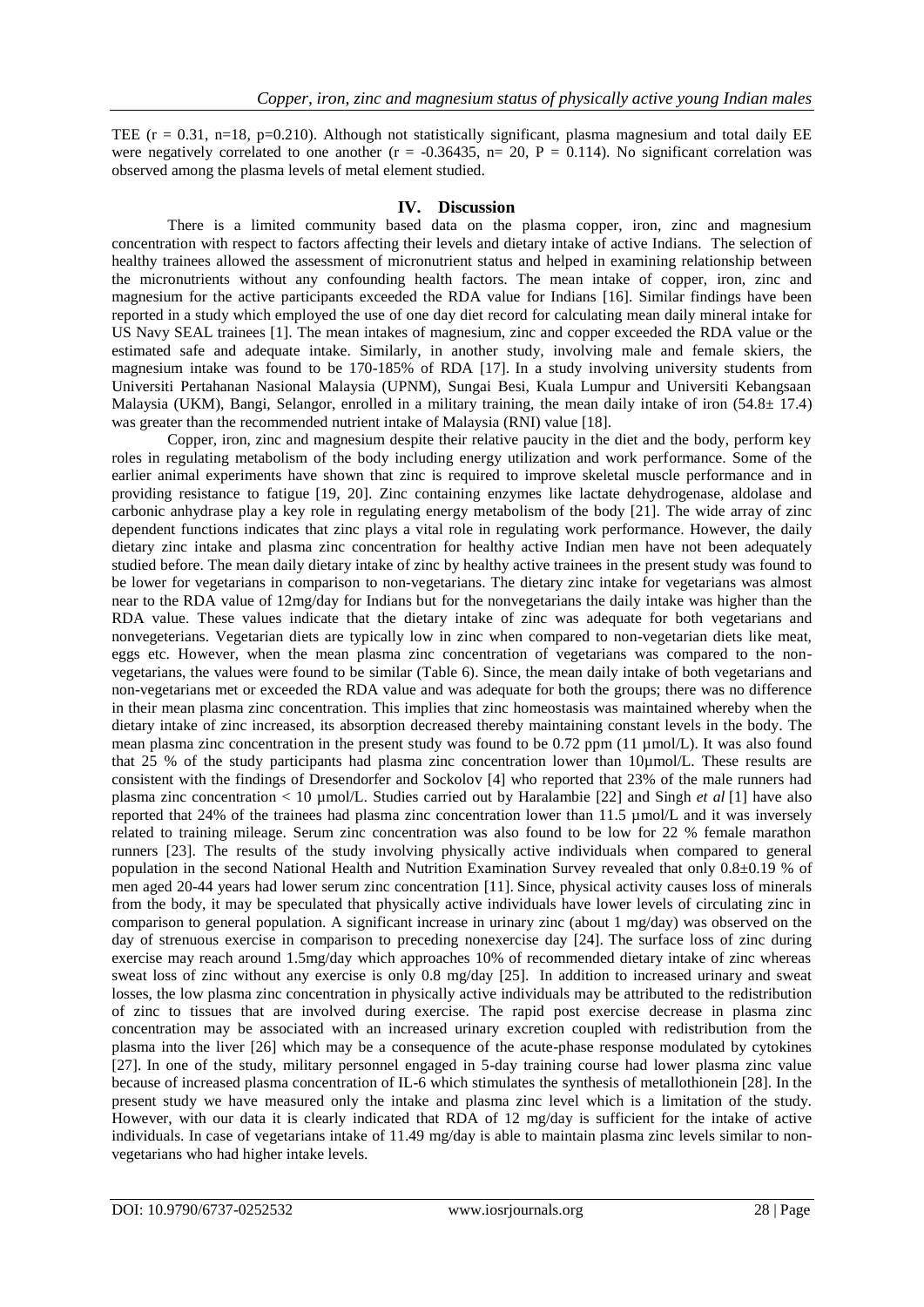Copper is a key component of haemoglobin and is associated with cytochrome c oxidase, which is involved in electron transport chain concerned with oxidative phosphorylation [24]. It is needed for proper utilization of iron and protects the cells against oxidative damage. It can be postulated that copper plays a major role in large number of physiological processes concerned with energy metabolism and regulates physical performance of individuals. However, there are a very few studies which have measured the plasma copper levels for physically active individuals taking into account their mean daily dietary intake. The mean daily dietary intake of vegetarians (2.35±0.3 mg/day) and non-vegetarians (2.7±0.3 mg/day) in the present study exceeded the RDA value [16] for Indians. Although the daily intake of non vegetarian was significantly ( P<0.001) greater than the vegetarians, the mean value of plasma copper concentration calculated for vegetarian and non-vegetarian group was found to be nearly the same (1.12 mg/L and 1.19 mg/L or 17.6 µmol/L and 18.7µmol/L ). The mean value of plasma copper concentration calculated for healthy active male population in the present study was found to be  $1.17\pm0.20$  mg/L (18.4 µmol/L) and the range of plasma copper concentration was found between  $12\mu$ mol/L to  $24\mu$ mol/L. None of the individuals in the study had values  $\lt 11\mu$ mol/L which is the lower limit of normal range of copper concentration in plasma. Only 3% of the trainees in the present study had values less than 13.6  $\mu$ mol/L and about 16% of the trainees had values > 22 $\mu$ mol/L. Similar findings have been reported in a study involving US Navy SEAL trainees where only 1 % of the trainees had mean plasma copper concentration < 11 µmol/L [1]. In another study involving cross sectional comparison of athletes and control subjects, it was found that the plasma copper concentration of athletes was slightly higher than the control subjects though it was not statistically different [29]. Although it is considered that trained men generally have higher concentration of plasma copper concentration in comparison to control subjects not involved in any kind of physical activity, no large scale nutritional studies to measure plasma copper concentration in general population have been carried out [30].

 Magnesium is a ubiquitous element, which is involved in more than 300 different enzymatic reactions of the body including glycolytic pathway, fat and protein metabolism as well as hydrolysis of ATP. Magnesium is known to induce the production of 2, 3-diphosphoglycerate in red blood cells thereby ensuring the delivery of oxygen to tissues involved in physical activity [29] and is required for the activity of enzymes which are concerned with utilization of ATP [21]. However, there is very little information on the dietary intake and magnesium status of physically active individuals. The mean daily intake of magnesium for vegetarians and non-vegetarians in the present study was near to the safe limit of magnesium intake for Indians (750 mg/day). However, the values of mean daily intakes for both vegetarians and non-vegetarians exceeded the RDA value (340 mg) for Indians. The dietary surveys of male and female athletes carried out in the past years have shown different patterns of magnesium intake. While some of the studies confirmed inadequate magnesium intake by the athletes, there are studies which have indicated increased magnesium intake by the physically active individuals usually more than the RDA. When the magnesium intake for both male and female cross country skiers was measured, it was found to be around 170-185% of RDA [17]. In another study involving both male and female athletes; the magnesium intake for male athletes met or exceeded the RDA value of 350 mg. However, the magnesium intake for female athletes was just about 60-65% of the RDA value of 280mg. Athletes engaged in wrestling or in other sports requiring weight restriction consumed only 30-35% of RDA value [31]. The results of the present study have also indicated increased magnesium intake by the male athletes (about 171% of RDA value). The mean plasma magnesium concentration for the physically active individuals was found to be 1.11mmol/L. Around 21% of the individuals had mean plasma magnesium concentration below 1.0 mmol/L but no plasma magnesium deficiency was reported in any of the individuals of the present study. These results are consistent with the findings of Fogelholm [32] who reported that there was no effect of physical training on plasma magnesium levels. Contrary to this, there are studies which have indicated an increased magnesium loss and redistribution of magnesium in the body during or immediately following exercise leading to decreased plasma magnesium concentration. The urinary excretion of magnesium increased to around 21% on the day of exercise but returned to control levels on the day following exercise [33].

The mean daily intake of iron in the present study for both vegetarians  $(44.90\pm5.4 \text{ mg/day})$  and nonvegetarians (50.7±5.4 mg/day) exceeded the RDA value of 17mg/day for Indians. A similar result of increased iron intake by Army trainees in public institutions of higher education in Malaysia has been found [18]. The mean daily dietary intake of iron was found to be 54.8±17.4 mg/day which exceeded the recommended nutrient intake of Malaysia (RNI) value of 14 mg/day. Since, the mean daily dietary intake of non-vegetarians was found to be higher than the vegetarian group  $(P< 0.001)$  in the present study, the mean plasma iron concentration in the non-vegetarians (49.39µg/dL) was found to be statistically greater (P<0.01) than the vegetarians (39.25µg/dL). It may be because of the fact that heme iron, a main constituent of non-vegetarian diet is more bioavailable than the nonheme iron which is present in vegetarian diet. The mean plasma iron concentration in the present study was found to be  $45.84\pm16.9$  µg/dl which is lower than the normal range of plasma iron concentration (47-161µg/dL) for physically active healthy individuals. Fe plays an important role in regulating energy metabolism during physical activity [34]. The requirement of iron is higher for the athletes in comparison to individuals who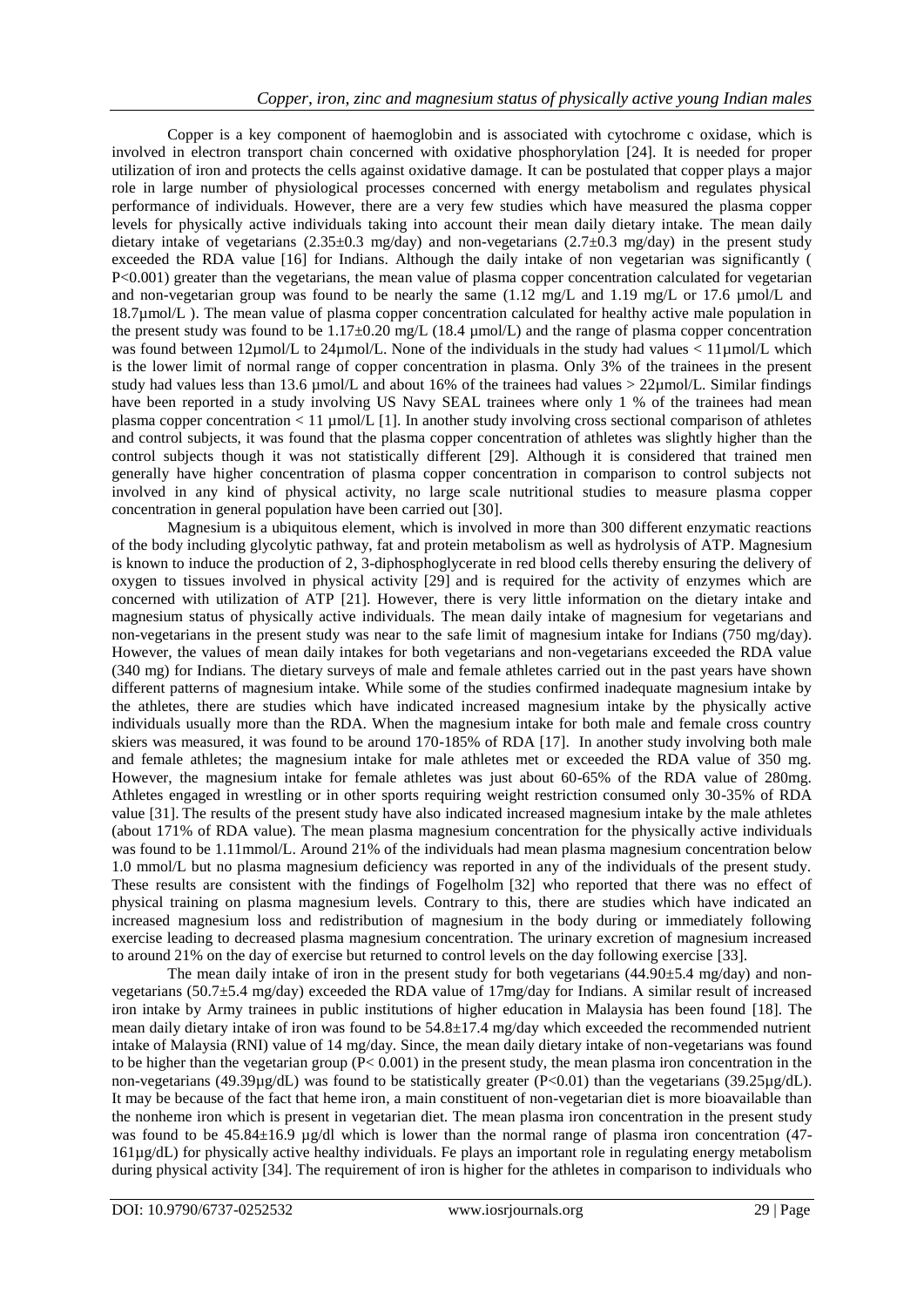are not involved in any kind of physical activity because of increased iron losses resulting from gastrointestinal bleeding, sweat etc [35]. Also significant haemolysis of red blood cells in swimmers, runners and military recruits after prolonged marches has been observed which lead to increased iron loss from individuals involved in physical activity.

 In general, the mean plasma levels of metal elements were within the normal physiological range (except Fe) in spite of the fact that the intakes exceeded the RDA values. This may be due to greater intake of cereal based diet containing phytates which complexes with minerals like iron, zinc, magnesium, calcium, thereby reducing their absorption [36].

 A significant positive correlation was observed between BMI and serum zinc levels for healthy male individuals in the present study. Similar findings have been reported previously in various studies [37, 38]. However, in some of the studies [39, 40] authors have reported a negative correlation between BMI and serum Zinc level.

# **V**. **Conclusion**

This study indicates sufficient nutritional status of minerals studied and may be due to higher intake from diet. This study also indicates that both vegetarian and non-vegetarian Indian diets are able to provide adequate level of nutritionally important minerals. However, the limitation of the study is that the excretion levels of minerals were not measured.

#### **Acknowledgement**

Support received from the Director DIPAS to carry out this work is gratefully acknowledged. GS, DM and AV are highly grateful to Indian Council of Medical Research, Department of Science & Technology and DRDO for award of Junior Research Fellowship.

#### **Financial Support:**

This work was supported by DRDO and has no role in the design, analysis or writing of this article.

#### **Conflict Of Interest:**

The authors declare that there are no conflicts of interest**.**

#### **References**

- [1]. Singh, A., Day, B.A., DeBolt, J.E., Trostmann, U.H., Bernier, L.L. and Deuster, P.A. (1989).Magnesium, zinc and copper status of US Navy SEAL trainees.Am J Clin Nutr, 49, 695-700.
- [2]. Lukaski, H.C. (2000).Magnesium, Zinc and Chromium nutriture and physical activity.Am J Clin Nutr, 72, 585S-93S
- [3]. Liu, L., Borowski, G. and Rose, L.I. (1983).Hypomagnesemia in a tennis player. Phys Sportsmed, 11, 79–80.
- 
- [4]. Dressendorfer, R.A. and Sockolov, R. (1980).Hypozincemia in runners. Phys Sportsmed, 8, 97–100. [5]. Demaeyer, E. and Adiels-Tegman, M. (1985).The prevalence of anaemia in the world. World Health Stat Q, 38, 302-16
- [6]. Shis, M.E., Olson, J.A., Snihe, M. and Ross, A.C. (2005). Modern nutrition in health and disease, 10<sup>th</sup> ed. Lippincott Williams and Wilkins, 201-220
- [7]. Fairweather-Tait, S. (1988). Zinc in human nutrition. Res Rev, 1, 23-37.
- Prasad, A.S. (1984).Discovery and importance of Zinc in human nutrition.Fed Proc, 43, 2829-2834.
- [9]. Chakraborti, S., Chakraborti, T., Mandal, M., Mandal, A., Das, S. and Ghosh, S. (2002).Protective role of Magnesium in Cardiovascular diseases. Mol Cell Biochem, 238, 163-179.
- [10]. Ma, J., Folsom, A.R., Melnick, S.L., Eckfeldt, J.H., Sharrett, A.R., Nabulsi, A.A., Hutchinsom, R.G. and Metcalf, P.A. (1995). Association of Serum and Dietary Magnesium with cardiovascular disease, Hypertension, Diabetes, Insulin and Carotid Arterial wall thickness: The ARIC Study.Atherosclerosis risk in community study. J Clin Epidemiol, 48, 927-940.
- [11]. Pilch, S.M. and Senti, F.R. (1984). Assessment of the Zinc nutritional status of the US population based on data collected in the  $2^{nc}$ national health and nutrition examination survey.
- [12]. Pao, E.M., Mickel, S.J. and Burk, M.C. (1985). One- day and 3-day nutrient intake by individuals- Nationwide food consumption survey findings, Spring. 1977. J Am Diet Assoc, 83, 313-324
- [13]. Buxadadearas, S.C. and Farre-Rovira. (1985).Whole blood and Serum Zinc levels in relation to sex and age. Rev Esp de Fisiol, 41, 463-469
- [14]. Chawla, L.S., Verma, P.N. and Puri, V.K. (1982) Study of trace elements Zinc, Iron, Copper, Magnesium in normal healthy population. J Assoc Phys India, 3, 41-47
- [15]. Singh, S.N.,Vats, P., Shukla, V. and Kurpad, A.V. (2010).A comparisons of free living energy expenditure determinations of physically active Indians using different methods and validation against doubly labelled water. In: Non-nuclear applications of heavy water and deuterium. (Eds: Bhaskaran M et al) pp 194-204. Macmillan Publishers India, Ltd, Delhi
- [16]. ICMR. (2000). Indian Council of Medical Research. Nutrient requirements and recommended dietary allowance for Indians, In: A report of the expert group of the Indian Council of Medical research.National Institute Of Nutrition, Hyderabad, India.
- [17]. Clarkson, P. and Haymes, E. (1995). Exercise and mineral status of athletes: calcium, magnesium, phosphorous, and iron. Med Sci Sports Exerc, 27(06), 831-843
- [18]. Zulaikha, M.R., Suriah, A.R., Zalifah, M.K., Mohd, K., Wan, A.W.M., Mohd, H., Mohamed, H., Zulmadi, A. and Ummul, F.A.R. (2011).Nutritional Status and Physical Activities among Army Trainees in Public Institutions of Higher Education in Malaysia. Food and Nutr Sci, 2, 511-520
- [19]. Isaacson, A. and Sandow, A. (1978).Effects of zinc on responses of skeletal muscle. J Gen Physiol, 46, 655–77
- [20]. Richardson, J.H. and Drake, P.D. (1979).The effects of zinc on fatigue of striated muscle. J Sports Med Phys Fitness, 19, 133–4.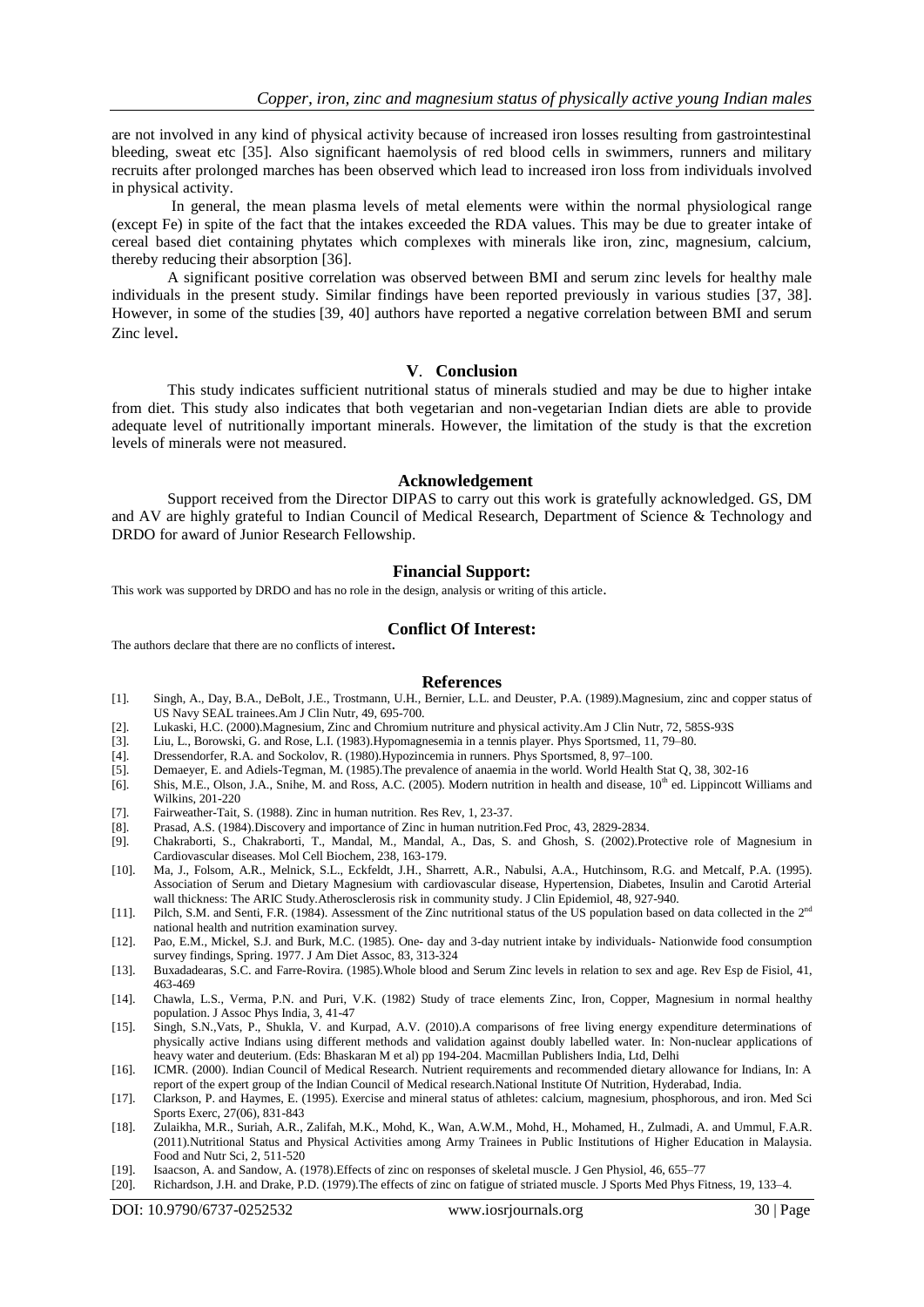- [21]. Lehninger, A.L. (1975). Biochemistry 2nd Ed,Worth publishers, New York
- [22]. Haralambie, G. (1981).Serum zinc in athletes in training. Int J Sports Med, 2, 135-8 [23]. Deuster, P.A., Day, B.A., Singh, A., Douglass, L. and Moser-Vellon, P.B. (1989). 2
- [23]. Deuster, P.A., Day, B.A., Singh, A., Douglass, L. and Moser-Vellon, P.B. (1989). Zinc status of highly trained women runners and untrained women. Am J Clin Nutr, 49, 1295.
- [24]. Lukaski, H. (1995). Micronutrients (magnesium, zinc and copper); Are mineral supplements needed for athletes. Int J Sports Nutr, 5, S74-S83
- [25]. Jacob, R.A., Sandstead, H.H., Munoz, J.M., Klevay, L.M. and Miline, D.B. (1981). Whole body surface loss of trace minerals in normal men.Am J Clin Nutr, 34, 1379-1383.
- [26]. McDonald, R. and Keen, C.L. (1988).Iron, zinc and magnesium nutrition and athletic performance. Sports Med, 5, 171–84.<br>[27]. Hackman, R.M. and Keen, C.L. (1986). Changes in serum zinc and copper levels after zinc sup
- Hackman, R.M. and Keen, C.L. (1986). Changes in serum zinc and copper levels after zinc supplementation in training and nontraining men. In:Katch F, ed. Sport, health and nutrition: 1984 Olympic Scientific Congress proceedings. Vol 2. Champaign, IL: Human Kinetics Press, 89–99.
- [28]. Singh, A., Smoak, B.L., Patterson, K.Y., LeMay, L.G., Veillon, C. and Deuster, P.A. (1991). Biochemical indices of selected trace elements in men: effect of stress.Am J Clin Nutr, 53, 126–31.
- [29]. Lukaski, H.C., Bolonchuck, W.W., Klevay, L.M., Miline, D.B. and Sandstead, H.H. (1983). Maximal oxygen consumption as related to magnesium,copper and zinc nutriture. Am J Clin Nutr, 37, 407-415
- [30]. Olha, A.E., Klissouras, V., Sullivans, J.D. and Skoryna, S.C. (1982).Effect of exercise on concentration of elements in serum. J Sports Med, 22, 414-25
- [31]. Hickson, J.F., Schrader, J. and Trischler, L.C. (1986).Dietary intakes of women basketball and gymnastics athletes. J Am Diet Assoc, 86, 251-254
- [32]. Fogelholm, M., Laakson, J., Lehto, J. and Ruokonen, I. (1991).Dietary intake and indicators of magnesium and zinc status in male athletes. Nutr. Res, 11, 1111-1118
- [33]. Stendig-Lindberg, G., Shapiro, Y., Epstein, Y., Galun, E., Schonberger, E., Graff, E. and Wacker, W.E. (1987).Changes in serum magnesium concentration after strenuous exercise. J Am Coll Nutr, 6, 35-40
- [34]. Lukaski, H.C. (2004). Vitamin and mineral status: Effects on physical performance. Nutrition, 20, 632-644.
- [35]. Lamanca, J.J., Haymes, E.M., Daly, J.A., Moffatt, R.J. and Waller, M.F. (1988). Sweat iron loss of male and female runners during exercise. Int J Sports Med, 9, 52-55.
- [36]. Reddy, N.R., Pierson, M.D., Sathe, S.K. and Salunkhe, D.K. (2000). Phytates in Cereals and Legumes.CRC press, Inc, Florida.
- [37]. Yakinci, C., Pac, A., Kucukbay, F.Z., Tayfun, M. and Gul, A. (1997).Serum zinc, copper, and magnesium levels in obese children. Acta Paediatr Jpn, 39, 339–41
- [38]. Sreenivasan, P., Prashant, A., Nataraj, S.M., Vishwanath, P., Verma, S. and Chandru, S. (2015). Assessment of serum trace metals and body mass indices in rural and urban healthy adult population: A pilot study. Int J of Health and Allied Sciences, 4 (2), 89-93.
- [39]. Yasuda, H., Yonashiro, T., Yoshida, K., Ishii, T. and Tsutsui, T. (2006).Relationship between Body Mass Index and minerals in Male Japanese Adults. Biomed Res Trace Elements, 17(3), 316-321
- [40]. Ghayour- Mobarhan, M., Taylor, A., New, S.A., Lamb, D.J. and Ferns, G.A.A. (2005).Determinants of serum copper, zinc and selenium in healthy subjects. Ann Clin Biochem, 42, 1-12.

#### **TABLES AND FIGURES:**

*Table I***: Demographic and anthropometric features of subjects involved in the study**

| <b>Characteristics of subjects</b> | Values            |
|------------------------------------|-------------------|
| Age $(y)$                          | $19+0.9$          |
| Height(m)                          | $1.70 \pm 0.05$   |
| Weight (kg)                        | $59.19 \pm 6.45$  |
| Body mass index $(kg/m2)$          | $20.4 + 1.8$      |
| Body fat $( %)$                    | $11.4 + 2.3$      |
| Body fat (kg)                      | $6.84 + 1.9$      |
| Lean Body Mass (kg)                | $52.43 \pm 5.66$  |
| Body water (L)                     | $38.93 \pm 6.80$  |
| WHR                                | $0.860 \pm 0.036$ |

Values for all the parameters are represented as mean±SD. WHR:Waist hip ratio

| Table II: Hematological profile of trainees |  |
|---------------------------------------------|--|
|---------------------------------------------|--|

| <b>Variables</b>        | $Mean \pm SD$   | <b>Normal Range</b> |
|-------------------------|-----------------|---------------------|
| $WBC$ ( $m/mm^3$ )      | $6.8 \pm 1.8$   | $3.0 - 12.0$        |
| Lymphocytes $( %)$      | $37.0 \pm 2.5$  | 15.0-40.0           |
| Monocytes $(\% )$       | $8.3 \pm 0.8$   | $3.0 - 10.0$        |
| Granulocytes (%)        | $49.2 \pm 11.4$ | 30.0-70.0           |
| $RBC(M/mm^3)$           | $5.2 \pm 0.5$   | $4.0 - 5.9$         |
| MCV(f1)                 | $102.5 \pm 6.1$ | 83.0-98.0           |
| Hct( %)                 | $52.5 \pm 3.2$  | 35.0-54.0           |
| MCH(pg)                 | $26.2 \pm 2.4$  | 25.0-33.0           |
| $MCHC$ ( $pg$ )         | $25.3 \pm 1.5$  | 28.0-40.0           |
| Hemoglobin $(g/dL)$     | $13.6 \pm 0.8$  | $12.0 - 18.0$       |
| Thrombocytes $(m/mm^3)$ | $309 \pm 94$    | 150-450             |

Values for all parameters expressed as mean±SD. RBC: red blood cells, MCV: mean corpuscular volume, Hct (%): hematocrit, MCH: mean corpuscular haemoglobin, MCHC: mean corpuscular haemoglobin concentration.